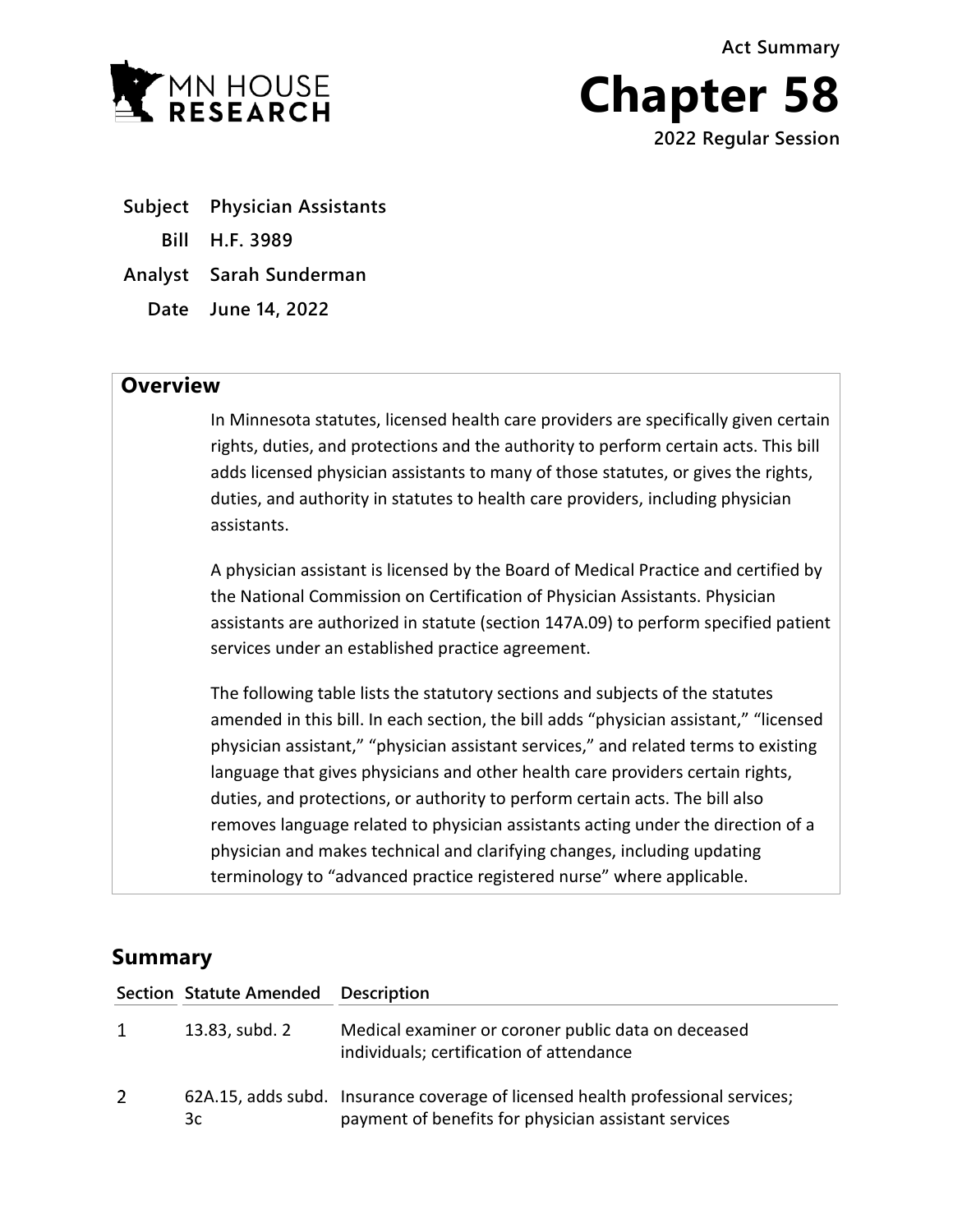|    | <b>Section Statute Amended</b> | Description                                                                                                                                        |
|----|--------------------------------|----------------------------------------------------------------------------------------------------------------------------------------------------|
| 3  | 62A.15, subd. 4                | Insurance coverage of licensed health professional services;<br>denial of benefits                                                                 |
| 4  | 62A.3091, subd. 2              | Nondiscriminate insurance coverage of medical tests                                                                                                |
| 5  | 62D.09, subd. 1                | HMO marketing requirements                                                                                                                         |
| 6  | 62E.06, subd. 1                | Minimum benefits of qualified health insurance plans                                                                                               |
| 7  | 62J.17, subd. 4a               | Annual expenditure reporting to commissioner of health                                                                                             |
| 8  | 62J.23, subd. 2                | Antikickback restrictions                                                                                                                          |
| 9  | 62Q.48                         | Ambulance transport reimbursement                                                                                                                  |
| 10 | 62J.823, subd. 3               | Written cost estimate for service or stay upon patient request                                                                                     |
| 11 | 62Q.184, subd. 1               | Step therapy override (definition of step therapy protocol)                                                                                        |
| 12 | 62Q.57, subd. 1                | Designation of primary care provider                                                                                                               |
| 13 | 62Q.73, subd. 7                | External review of adverse health plan determination involving<br>experimental or investigational treatment; health professional<br>recommendation |
| 14 | 62Q.733, subd. 3               | Minnesota Health Plan Contracting Act; definition of health care<br>provider or provider                                                           |
| 15 | 62Q.74, subd. 1                | Network shadow contracting; definition of health care provider<br>or provider                                                                      |
| 16 | 62S.02, subd. 5                | Long-term care coverage; chronically ill assessment                                                                                                |
| 17 | 62S.08, subd. 3                | Mandatory format outline for long-term care coverage                                                                                               |
| 18 | 62S.20, subd. 5b               | Required disclosure provisions for long-term care insurance<br>policies; benefit triggers                                                          |
| 19 | 62S.21, subd. 2                | Long-term care insurance; prohibition against post-claims<br>underwriting; medication information required                                         |
| 20 | 62S.268, subd. 1               | Long-term care insurance; additional standards for benefit<br>triggers; definition of licensed health care practitioner                            |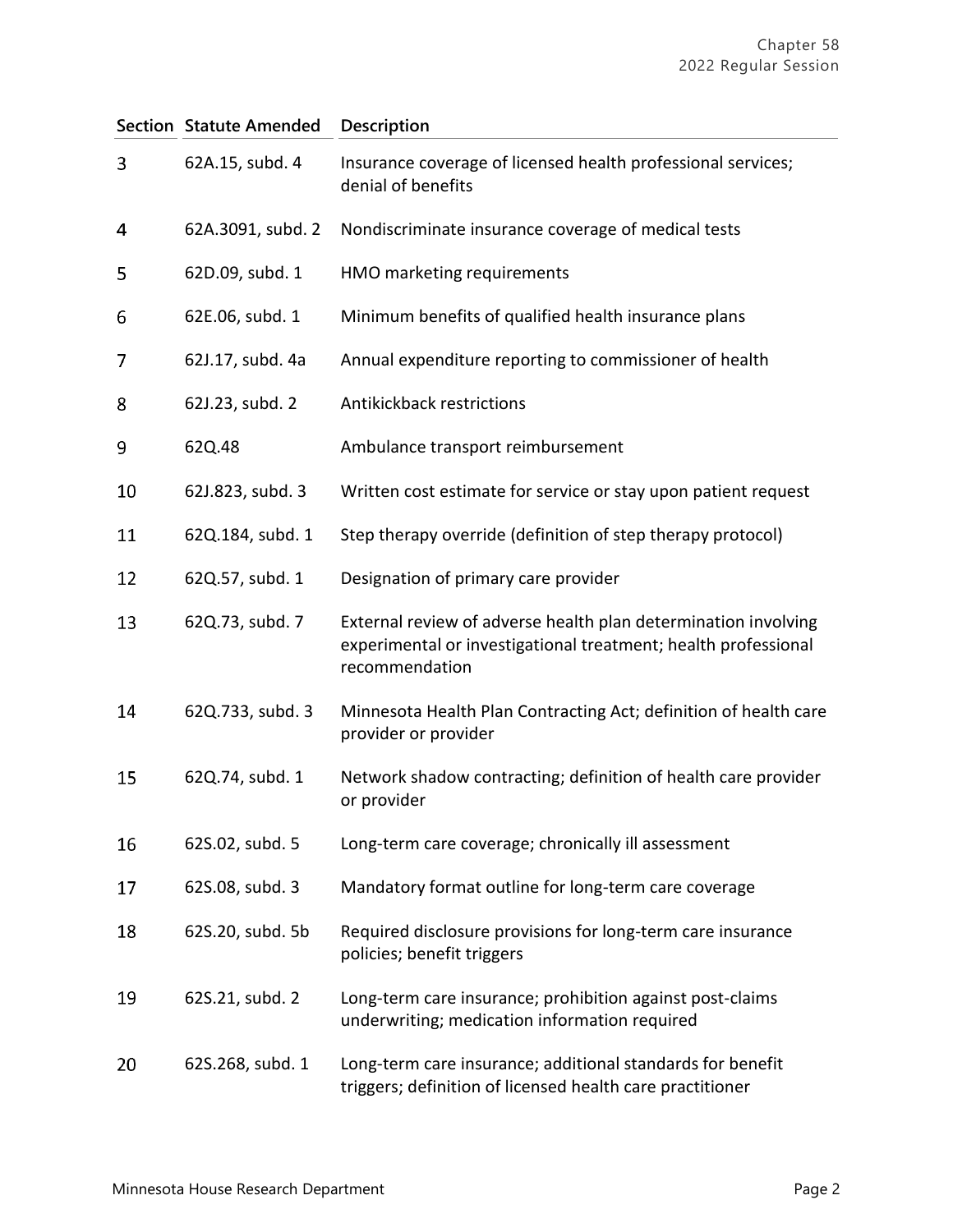|          | <b>Section Statute Amended</b>                     | <b>Description</b>                                                                                                                                                                                                      |
|----------|----------------------------------------------------|-------------------------------------------------------------------------------------------------------------------------------------------------------------------------------------------------------------------------|
| 21       | 97B.055, subd. 3                                   | Hunting from vehicle by disabled hunters; medical evidence of<br>permanent physical disability                                                                                                                          |
| 22       | 97B.106, subd. 1                                   | Special crossbow permit; medical evidence of permanent or<br>temporary disability                                                                                                                                       |
| 23       | 97B.1115                                           | Special permit to use mechanical or electronic assistance to hold<br>and discharge firearms or bows; medical evidence of physical<br>disability                                                                         |
| 24       | 125A.02, subd. 1                                   | Special education; professionals qualified to make diagnosis and<br>determination of attention deficit disorder or attention deficit<br>hyperactivity disorder for purposes of identifying a child with a<br>disability |
| 25       | 144.3345, subd. 1                                  | Eligibility for interconnected electronic health records grants<br>from commissioner of health; eligible health care entity<br>definition                                                                               |
| 26       | 144.3352                                           | Hepatitis B maternal carrier data                                                                                                                                                                                       |
| 27       | 144.34                                             | Reporting occupational diseases to the commissioner of health                                                                                                                                                           |
| 28<br>30 | 144.441, subds. 4,<br>5; 144.442, subd. 1          | Tuberculosis screening in schools and testing in school clinics                                                                                                                                                         |
| 31<br>39 | 4, 10; 144.4806;<br>144.4807, subds. 1,<br>2, 4, 7 | 144.4803, subds. 1, Tuberculosis health threat act                                                                                                                                                                      |
| 40       | 144.50, subd. 2                                    | Health care setting not included in definition of hospital for<br>purposes of licensure by commissioner of health                                                                                                       |
| 41       | 144.55, subd. 2                                    | Health care setting not included in definition of outpatient<br>surgical center for purposes of licensure by commissioner of<br>health                                                                                  |
| 42       | 144.55, subd. 6                                    | Commissioner of health authorized to take action against facility<br>license for certain conduct by facility employees                                                                                                  |
| 43       | 144.6501, subd. 7                                  | Nursing home admission contract; consent to treatment                                                                                                                                                                   |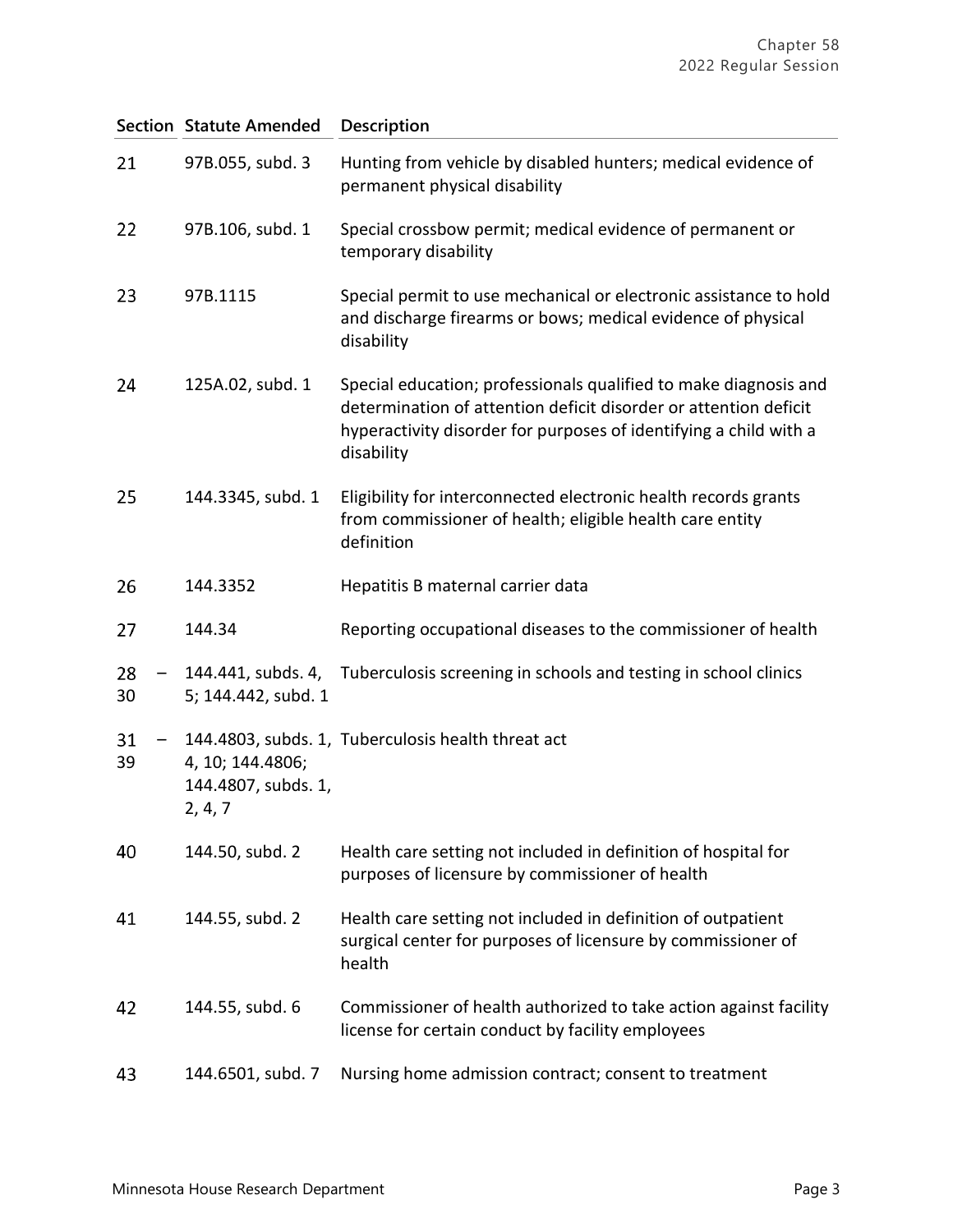|          | <b>Section Statute Amended</b>                                                                            | Description                                                                                                                                                                                                                                                                                                                                                                 |
|----------|-----------------------------------------------------------------------------------------------------------|-----------------------------------------------------------------------------------------------------------------------------------------------------------------------------------------------------------------------------------------------------------------------------------------------------------------------------------------------------------------------------|
| 44<br>52 | 144.651, subds. 7,<br>8, 9, 10, 12, 14, 31,<br>33; 144.652, subd.<br>2                                    | Health care bill of rights for patients and residents of certain<br>facilities; provider identity, relationship with other health<br>services, information about treatment, participation in planning<br>treatment, right to refuse care, freedom from maltreatment,<br>isolation and restraints, exception to compliance with health<br>care bill of rights in emergencies |
| 53       | 144.69                                                                                                    | Cancer surveillance system; classification of data on individuals                                                                                                                                                                                                                                                                                                           |
| 54<br>58 | 144.7402, subd. 2;<br>144.7406, subd. 2;<br>144.7407, subd. 2;<br>144.7414, subd. 2;<br>144.7415, subd. 2 | Protocols that apply when emergency medical services<br>personnel are exposed to a blood-borne pathogen                                                                                                                                                                                                                                                                     |
| 59       | 144.9502, subd. 4                                                                                         | Lead poisoning prevention act; content of blood lead analysis<br>report                                                                                                                                                                                                                                                                                                     |
| 60<br>61 | 144.966, subds. 3,<br>6                                                                                   | Early hearing detection and intervention program operated by a<br>hospital; program requirements, civil and criminal immunity                                                                                                                                                                                                                                               |
| 62       | 144A.135                                                                                                  | Appeal of transfer or discharge of a resident of a nursing home<br>or boarding care home                                                                                                                                                                                                                                                                                    |
| 63<br>66 | 144A.161, subds.<br>5, 5a, 5e, 5g                                                                         | Nursing home or boarding care home resident relocation<br>requirements                                                                                                                                                                                                                                                                                                      |
| 67       | 144A.471, subd. 7                                                                                         | Comprehensive home care license provider services                                                                                                                                                                                                                                                                                                                           |
| 68       | 144A.4791, subd.<br>13                                                                                    | Request for discontinuation of life-sustaining treatment                                                                                                                                                                                                                                                                                                                    |
|          | 6; 144.752, subd. 1                                                                                       | 69 - 71 144A.75, subds. 3, Hospice provider licensing                                                                                                                                                                                                                                                                                                                       |
|          | $72 - 73$ 144G.08, subd. 9;<br>adding 52a                                                                 | Assisted living licensure definitions                                                                                                                                                                                                                                                                                                                                       |
| 74       | 144G.79, subd. 7                                                                                          | Assisted living licensure; request for discontinuation of life-<br>sustaining treatment                                                                                                                                                                                                                                                                                     |
| 75       | 145.853, subd. 5                                                                                          | Uniform duties to disabled persons; duty of law enforcement<br>officer                                                                                                                                                                                                                                                                                                      |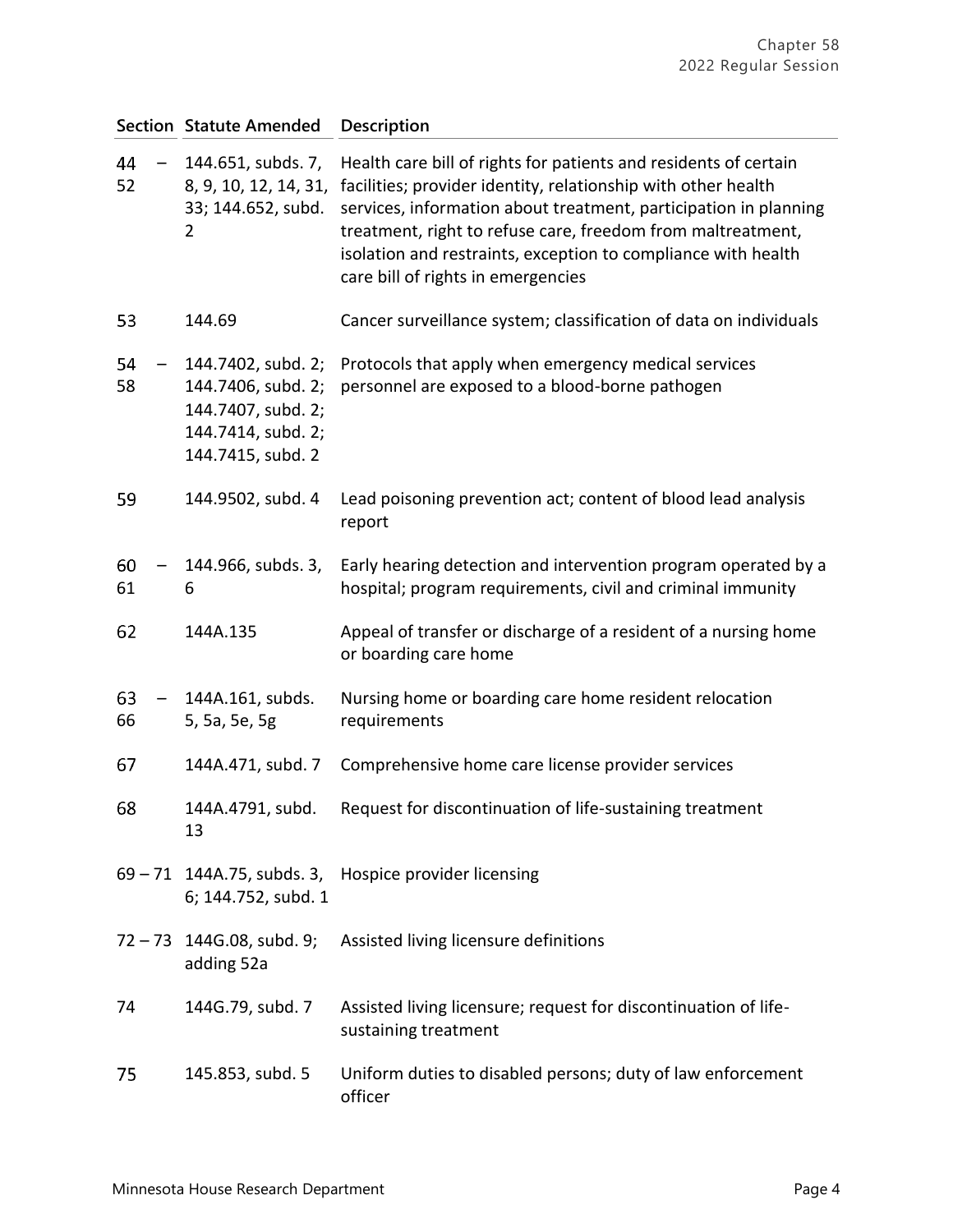|          | <b>Section Statute Amended</b>                                         | Description                                                                                      |
|----------|------------------------------------------------------------------------|--------------------------------------------------------------------------------------------------|
| 76       | 145.892, subd. 3                                                       | Maternal and child nutrition act; definition of pregnant woman                                   |
| 77       | 145.94, subd. 2                                                        | Exposure to hazardous substances; disclosure of information                                      |
| 78       | 145B.13                                                                | Living wills; decision to administer, withdraw, or withhold<br>medical treatment                 |
| 79<br>83 | 145C.02; 145C.05,<br>subd. 2; 145C.06;<br>145C.07, subd. 1;<br>145C.16 | Health care directives                                                                           |
| 84       | 147.091, subd. 1                                                       | Physician grounds for disciplinary action; removing physician<br>assistant supervision language  |
| 85       | 147A.27, subd. 1                                                       | Physician Assistant Advisory Council; removing physician<br>assistant supervision language       |
| 86       | 148.6438, subd. 1                                                      | Occupational therapy; prior authorization                                                        |
| 87       | 151.01, subd. 27                                                       | Practice of pharmacy definition; protocol or collaborative<br>practice agreement                 |
| 88       | 151.19, subd. 4                                                        | Licensure of certain health care providers to dispense drugs                                     |
| 89       | 151.21, subd. 4a                                                       | Pharmacy signage regarding substitution of prescribed drug with<br>generic equivalent            |
| 90       | 151.37, subd. 2                                                        | Drug prescribing and filling; removing physician assistant<br>direction and supervision language |
| 91       | 151.37, subd. 12                                                       | Authorization to administer opiate antagonists for drug overdose                                 |
| 92       | 152.22, subd. 4                                                        | Medical cannabis; health care practitioner definition                                            |
| 93       | 152.32, subd. 3                                                        | Medical cannabis discrimination against patients prohibited                                      |
| 94       | 176.011, subd 12a                                                      | Workers' compensation; health care provider definition                                           |
| 95       | 245.50, subd. 5                                                        | Bordering states; civil commitment examiner and court examiner                                   |
| 96       | 245A.143, subd. 2                                                      | Family adult day services licensing; consultation by a health care<br>professional definition    |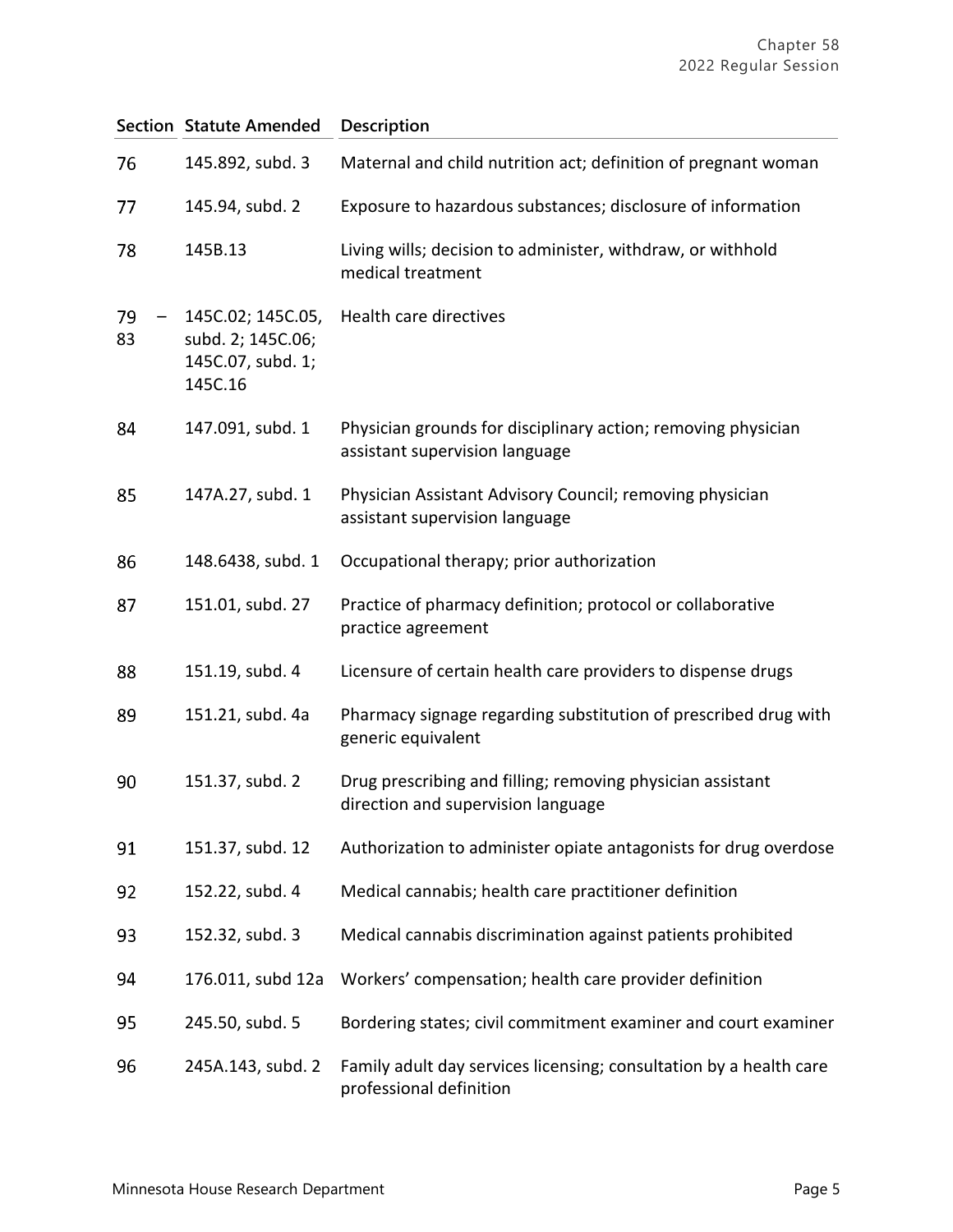|                | <b>Section Statute Amended</b>                                                                       | Description                                                                                                                                                                                                        |
|----------------|------------------------------------------------------------------------------------------------------|--------------------------------------------------------------------------------------------------------------------------------------------------------------------------------------------------------------------|
| 97             | 245A.143, subd. 7                                                                                    | Family adult day services licensing; health services                                                                                                                                                               |
| 98             | 245A.143, subd. 8                                                                                    | Family adult day services licensing; nutritional services                                                                                                                                                          |
| 99             | 245A.1435                                                                                            | Reduction of risk of SIDS in DHS-licensed programs                                                                                                                                                                 |
| 100<br>101     | 245C.02, subd. 18;<br>245C.04, subd. 1                                                               | DHS background study requirements; definition of serious<br>maltreatment, background studies for licensed programs                                                                                                 |
| $102 -$<br>104 | 245D.02, subd. 11;<br>245D.22, subd. 7;<br>245D.25, subd. 2                                          | Home and community-based services requirements; definition of<br>incident, telephone and posted numbers, special dietary needs                                                                                     |
| 105            | 245F.09, subd. 2                                                                                     | Withdrawal management program protective procedures plan                                                                                                                                                           |
| $106 -$<br>111 | 245G.08, subds. 2,<br>3, 5; 245G.21,<br>subds. 2, 3                                                  | Substance use disorder licensed treatment facilities; procedures<br>for medical intervention, standing order protocols, medication<br>administration, visitors, client property management                         |
| 112            | 245H.11                                                                                              | Reporting requirements for certified license-exempt child care<br>centers                                                                                                                                          |
| $113 -$<br>117 | 246.711, subd. 2;<br>246.715, subd. 2;<br>246.716, subd. 2;<br>246.721; 246.722                      | Blood-borne pathogen protocols for employees of a secure<br>treatment facility exposed to a blood-borne pathogen                                                                                                   |
| 118            | 251.043, subd. 1                                                                                     | Care of persons with tuberculosis if persons are employees at<br>certain facilities                                                                                                                                |
| $119 -$<br>121 | 252A.02, subd. 12;<br>252A.04, subd. 2;<br>252A.20, subd. 1                                          | Protection of persons with developmental disabilities; definition<br>of comprehensive evaluation, medication and treatment,<br>witness and attorney fees                                                           |
| $122 -$<br>126 | 253B.02, subd. 9<br>253B.03, subd. 4;<br>253B.03, subd. 6d;<br>253B.06, subd. 2;<br>253B.23, subd. 4 | Civil commitment; health officer definition; visit with personal<br>health care provider or spiritual advisor, adult mental health<br>treatment, physical examination of chemically-dependent<br>persons, immunity |
| 127            | 254A.08, subd. 2                                                                                     | Detoxification program requirements                                                                                                                                                                                |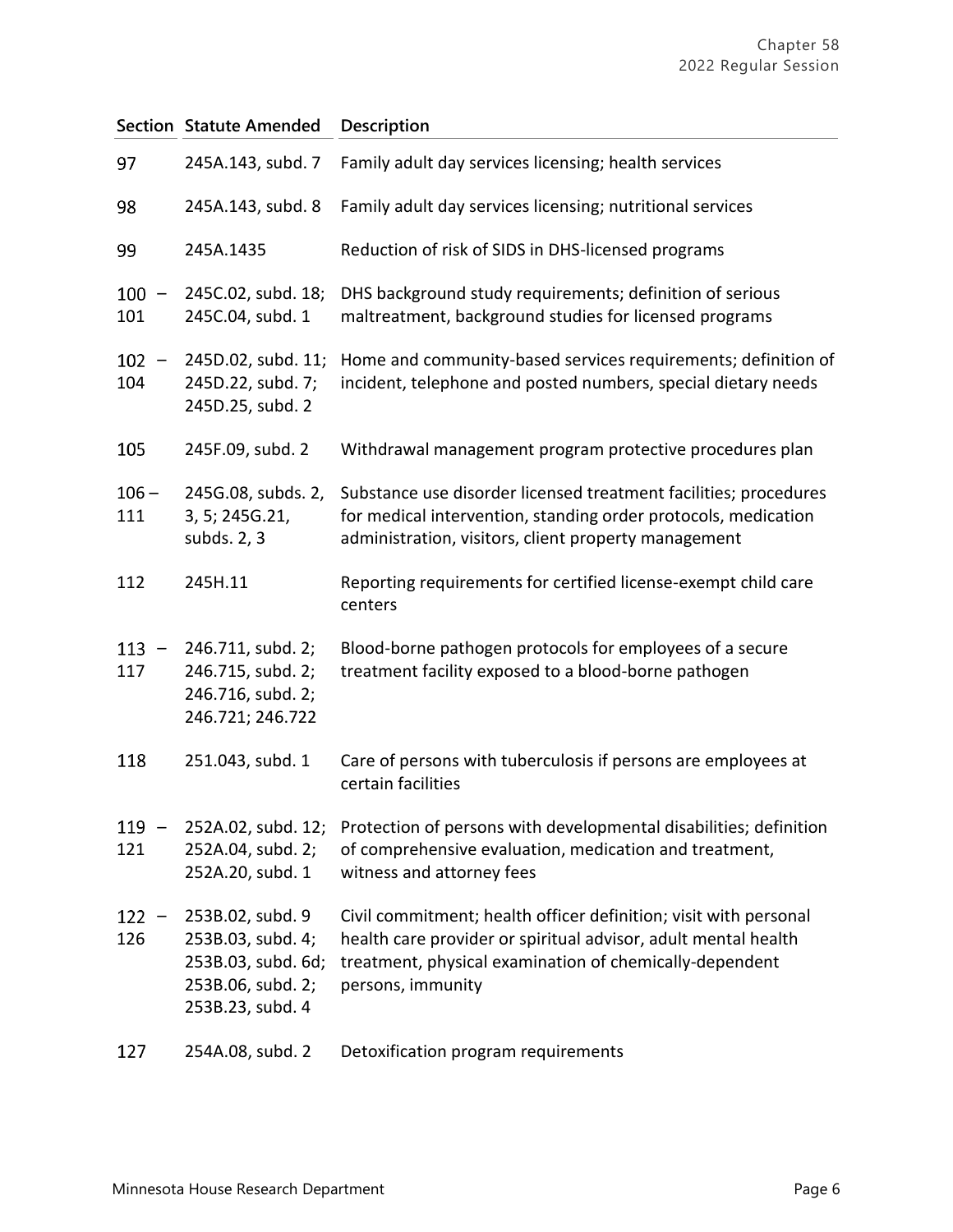|                | <b>Section Statute Amended</b>                      | <b>Description</b>                                                                                                                                                                                                                                                                                |
|----------------|-----------------------------------------------------|---------------------------------------------------------------------------------------------------------------------------------------------------------------------------------------------------------------------------------------------------------------------------------------------------|
| $128 -$<br>130 | 256.9685, subds.<br>1a, 1b, 1c                      | Inpatient hospital payment rates under MA; administrative<br>reconsideration, appeal, judicial review                                                                                                                                                                                             |
| $131 -$<br>133 | 7b, 11                                              | 256.975, subds. 7a, Board on aging: preadmission screening to Medicare-certified<br>nursing facility, exemptions and emergency admissions, regional<br>and local dementia grants                                                                                                                  |
| 134            |                                                     | 256B.055, subd. 12 MA eligibility for children with disabilities                                                                                                                                                                                                                                  |
| 135            |                                                     | 256B.0575, subd. 1 MA long-term care income deductions                                                                                                                                                                                                                                            |
| 136            |                                                     | 256B.0595, subd. 3 MA long-term care; homestead exception to transfer prohibition                                                                                                                                                                                                                 |
| 137            | 256B.0622, subd.<br>2b                              | Assertive community treatment services; continuing stay and<br>discharge criteria                                                                                                                                                                                                                 |
| $138 -$<br>144 | 256B.0625, subds.<br>2, 12, 17, 26, 28a,<br>49, 60a | MA covered services; coverage of skilled and intermediate<br>nursing care, prosthetic and orthotic devices, transportation,<br>special education services, physician assistant services,<br>community health worker services, community medical response<br>emergency medical technician services |
| 145<br>149     | 256B.0659, subds.<br>2, 4, 8, 11, 27                | Personal care assistance services; covered services, assessment<br>for services, communication with recipient's provider, personal<br>care assistant requirements, personal care assistance provider<br>agency                                                                                    |
| 150            |                                                     | 256B.0913, subd. 8 Alternative care program; requirements for coordinated service<br>and support plan                                                                                                                                                                                             |
| 151            | 256B.0947, subd.<br>3a                              | Intensive nonresidential rehabilitative mental health services<br>required service components                                                                                                                                                                                                     |
| $152 -$<br>154 | 256B.0949, subds.<br>4, 5, 5a                       | Early intensive developmental and behavioral intervention MA<br>benefit; autism spectrum disorder diagnosis, comprehensive<br>multidisciplinary evaluation, evaluation provider qualification                                                                                                     |
| 155            | 256B.73, subd. 5                                    | Demonstration project for uninsured low-income persons;<br>enrollee benefits                                                                                                                                                                                                                      |
| 156            | 256P.01, subd. 6a                                   | Economic assistance program eligibility and verification;<br>qualified professional definition                                                                                                                                                                                                    |